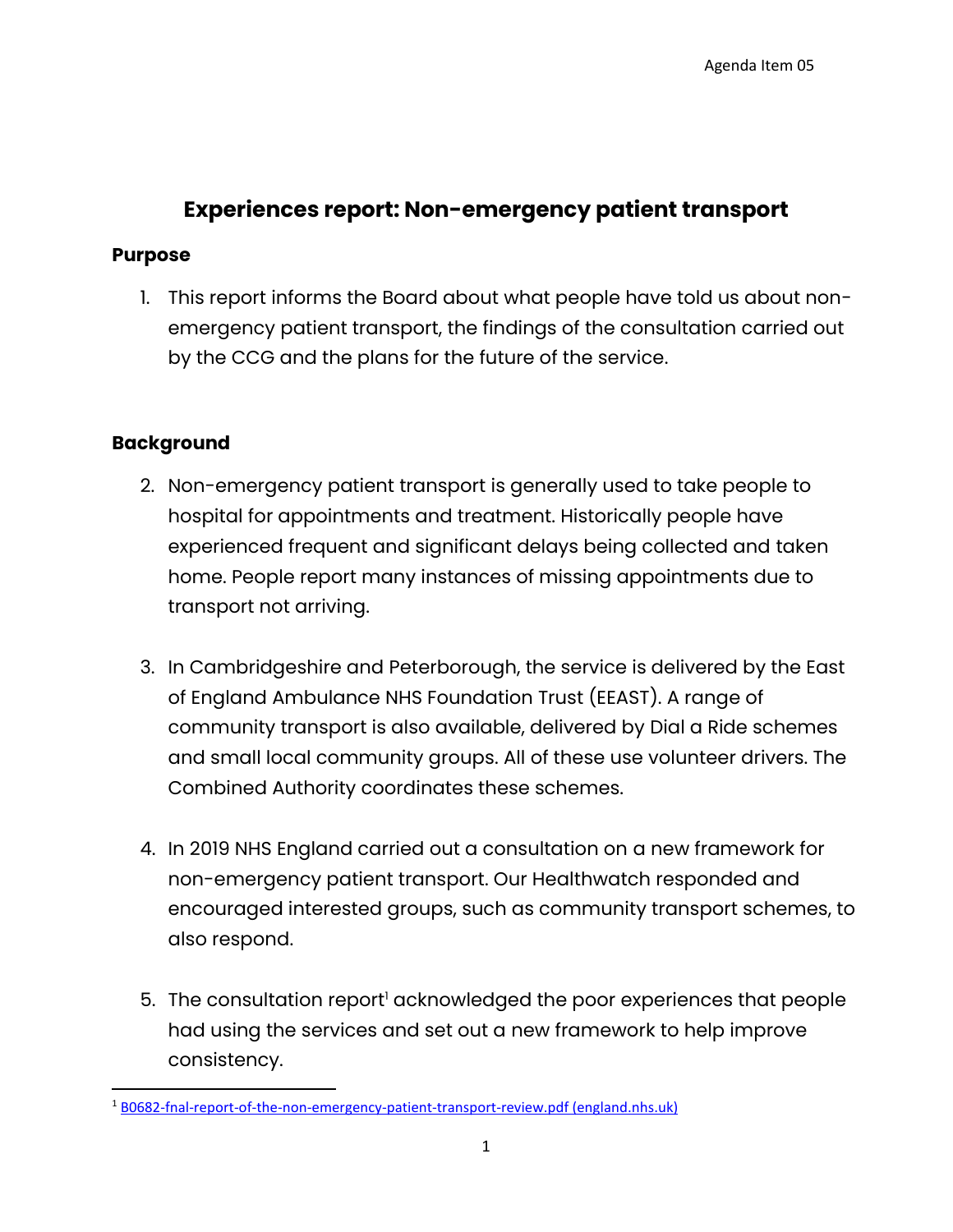- 6. Last year Cambridgeshire and Peterborough CCG carried out an engagement exercise to inform the procurement of a new service; the contract for the existing service ending in 2022. The report of the findings of the exercise were published in January 2022 2 . See below for a summary of the themes. These are consistent with the national report.
- 7. The current contract with EEAST has been extended to allow a fuller process to be undertaken. Our Information and Research Manger will be a member of the steering group.
- 8. Feedback we receive about non-emergency patient transport is passed onto the CCG, as the commissioners. We have raised concerns about the lack of investment in community transport with both the CCG and the local authorities, including the Combined Authority. System support and better coordination between these schemes has the potential to significantly improve people's experiences and reduce missed appointments.

# **Action required by the Board**

- 9. The Board is asked to:
	- Note the report.

# **Author**

Sandie Smith, CEO 29 June 2022

<sup>2</sup> [Non-Emergency Patient Transport Services \(NEPTS\) engagement report | Cambridgeshire and Peterborough Clinical](https://www.cambridgeshireandpeterboroughccg.nhs.uk/get-involved/consultations-engagement/non-emergency-patient-transport-services-nepts-engagement-report/)  [Commissioning Group \(cambridgeshireandpeterboroughccg.nhs.uk\)](https://www.cambridgeshireandpeterboroughccg.nhs.uk/get-involved/consultations-engagement/non-emergency-patient-transport-services-nepts-engagement-report/)